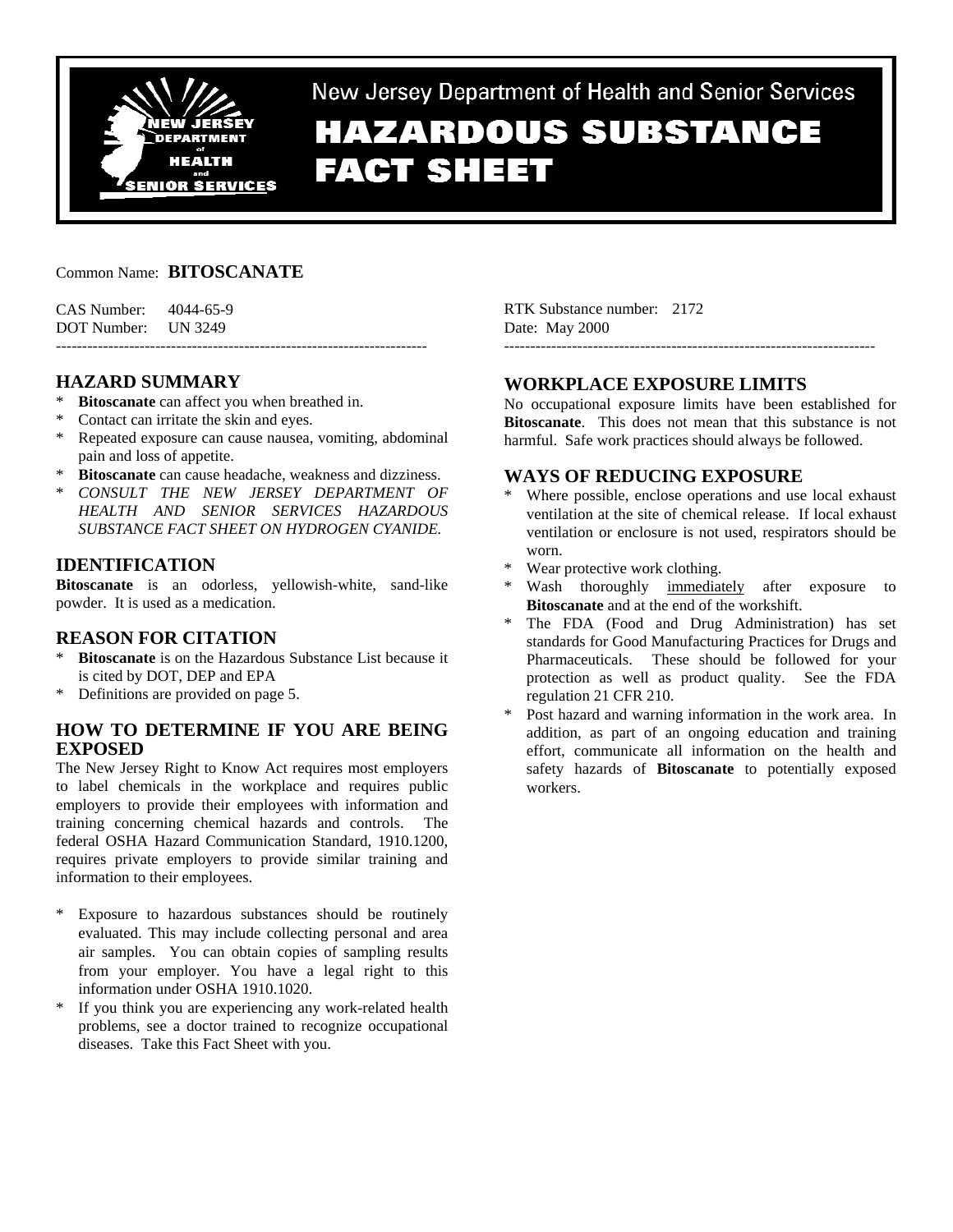This Fact Sheet is a summary source of information of all potential and most severe health hazards that may result from exposure. Duration of exposure, concentration of the substance and other factors will affect your susceptibility to any of the potential effects described below.

---------------------------------------------------------------------------

# **HEALTH HAZARD INFORMATION**

## **Acute Health Effects**

The following acute (short-term) health effects may occur immediately or shortly after exposure to **Bitoscanate**:

- Contact can irritate the skin and eyes.
- \* Repeated exposure can cause nausea, vomiting, abdominal pain and loss of appetite.
- \* **Bitoscanate** can cause headache, weakness and dizziness.

# **Chronic Health Effects**

The following chronic (long-term) health effects can occur at some time after exposure to **Bitoscanate** and can last for months or years:

# **Cancer Hazard**

\* According to the information presently available to the New Jersey Department of Health and Senior Services, **Bitoscanate** has not been tested for its ability to cause cancer in animals.

# **Reproductive Hazard**

According to the information presently available to the New Jersey Department of Health and Senior Services, **Bitoscanate** has not been tested for its ability to affect reproduction.

# **Other Long-Term Effects**

**Bitoscanate** has not been tested for other chronic (longterm) health effects.

# **MEDICAL**

# **Medical Testing**

There is no special test for this chemical. However, if illness occurs or overexposure is suspected, medical attention is recommended.

Any evaluation should include a careful history of past and present symptoms with an exam. Medical tests that look for damage already done are not a substitute for controlling exposure.

Request copies of your medical testing. You have a legal right to this information under OSHA 1910.1020.

# **WORKPLACE CONTROLS AND PRACTICES**

Unless a less toxic chemical can be substituted for a hazardous substance, **ENGINEERING CONTROLS** are the most effective way of reducing exposure. The best protection is to enclose operations and/or provide local exhaust ventilation at the site of chemical release. Isolating operations can also reduce exposure. Using respirators or protective equipment is less effective than the controls mentioned above, but is sometimes necessary.

In evaluating the controls present in your workplace, consider: (1) how hazardous the substance is, (2) how much of the substance is released into the workplace and (3) whether harmful skin or eye contact could occur. Special controls should be in place for highly toxic chemicals or when significant skin, eye, or breathing exposures are possible.

In addition, the following control is recommended:

\* Where possible, automatically transfer **Bitoscanate** from drums or other storage containers to process containers.

Good **WORK PRACTICES** can help to reduce hazardous exposures. The following work practices are recommended:

- Workers whose clothing has been contaminated by **Bitoscanate** should change into clean clothing promptly.
- \* Do not take contaminated work clothes home. Family members could be exposed.
- Contaminated work clothes should be laundered by individuals who have been informed of the hazards of exposure to **Bitoscanate**.
- Eye wash fountains should be provided in the immediate work area for emergency use.
- If there is the possibility of skin exposure, emergency shower facilities should be provided.
- \* On skin contact with **Bitoscanate**, immediately wash or shower to remove the chemical. At the end of the workshift, wash any areas of the body that may have contacted **Bitoscanate**, whether or not known skin contact has occurred.
- Do not eat, smoke, or drink where **Bitoscanate** is handled, processed, or stored, since the chemical can be swallowed. Wash hands carefully before eating, drinking, smoking, or using the toilet.
- Use a vacuum or a wet method to reduce dust during clean-up. DO NOT DRY SWEEP.

# **PERSONAL PROTECTIVE EQUIPMENT**

WORKPLACE CONTROLS ARE BETTER THAN PERSONAL PROTECTIVE EQUIPMENT. However, for some jobs (such as outside work, confined space entry, jobs done only once in a while, or jobs done while workplace controls are being installed), personal protective equipment may be appropriate.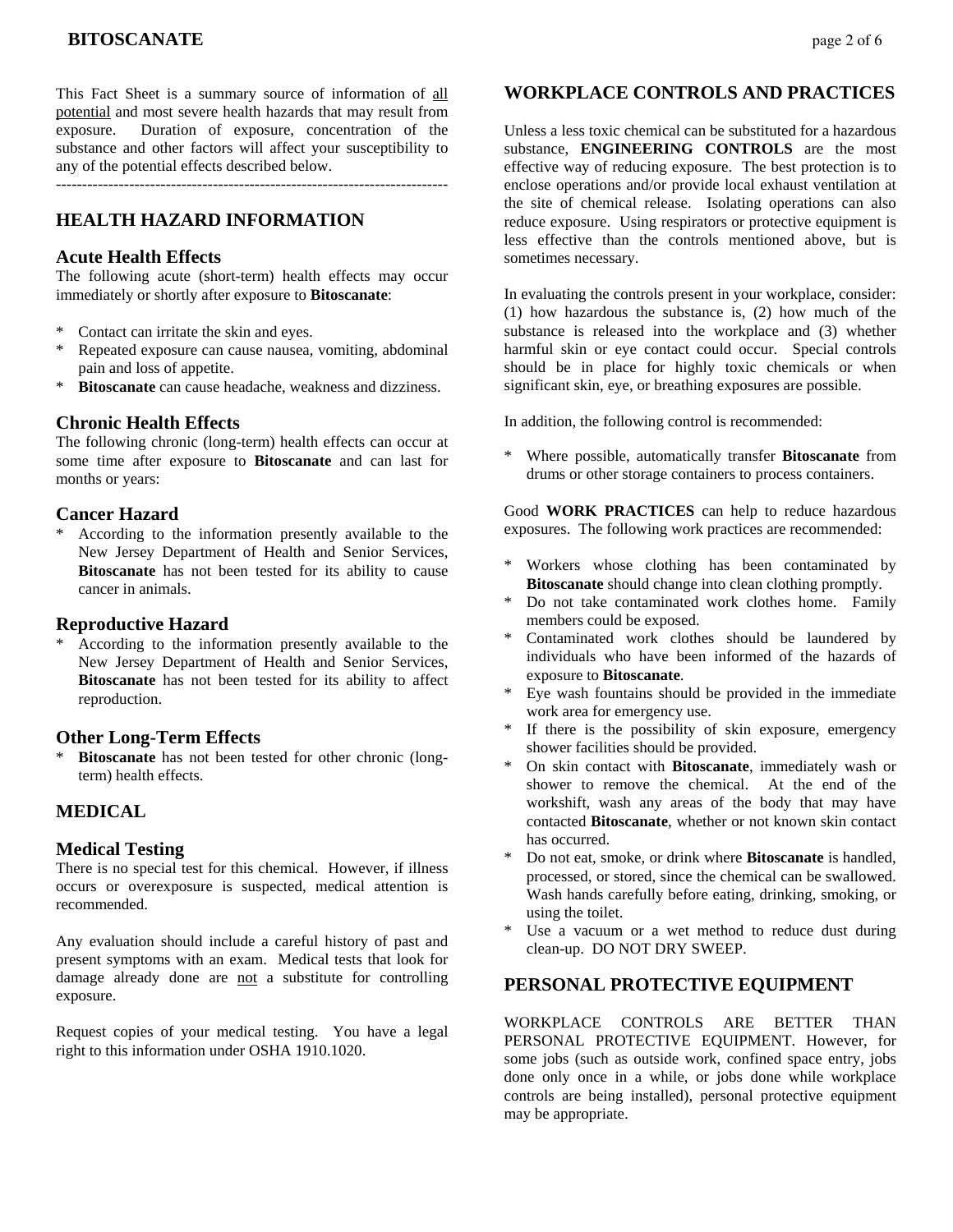OSHA 1910.132 requires employers to determine the appropriate personal protective equipment for each hazard and to train employees on how and when to use protective equipment.

The following recommendations are only guidelines and may not apply to every situation.

# **Clothing**

- Avoid skin contact with **Bitoscanate**. Wear protective gloves and clothing. Safety equipment suppliers/ manufacturers can provide recommendations on the most protective glove/clothing material for your operation.
- \* All protective clothing (suits, gloves, footwear, headgear) should be clean, available each day, and put on before work.

## **Eye Protection**

- Wear impact resistant eye protection with side shields or goggles.
- \* Wear a face shield along with goggles when working with corrosive, highly irritating or toxic substances.

# **Respiratory Protection**

#### **IMPROPER USE OF RESPIRATORS IS DANGEROUS.**

Such equipment should only be used if the employer has a written program that takes into account workplace conditions, requirements for worker training, respirator fit testing and medical exams, as described in OSHA 1910.134.

- \* NIOSH has established new testing and certification requirements for negative pressure, air purifying, particulate filter and filtering facepiece respirators. The filter classifications of dust/mist/fume, paint spray or pesticide prefilters, and filters for radon daughters, have been replaced with the N, R, and P series. Each series has three levels of filtering efficiency: 95%, 99%, and 99.9%. Check with your safety equipment supplier or your respirator manufacturer to determine which respirator is appropriate for your facility.
- \* If while wearing a filter or cartridge respirator you can smell, taste, or otherwise detect **Bitoscanate**, or if while wearing particulate filters abnormal resistance to breathing is experienced, or eye irritation occurs while wearing a full facepiece respirator, leave the area immediately. Check to make sure the respirator-to-face seal is still good. If it is, replace the filter or cartridge. If the seal is no longer good, you may need a new respirator.
- Be sure to consider all potential exposures in your workplace. You may need a combination of filters, prefilters or cartridges to protect against different forms of a chemical (such as vapor and mist) or against a mixture of chemicals.

Where the potential for high exposure exists, use a MSHA/NIOSH approved supplied-air respirator with a full facepiece operated in a pressure-demand or other positivepressure mode. For increased protection use in combination with an auxiliary self-contained breathing apparatus operated in a pressure-demand or other positivepressure mode.

# **QUESTIONS AND ANSWERS**

- Q: If I have acute health effects, will I later get chronic health effects?
- A: Not always. Most chronic (long-term) effects result from repeated exposures to a chemical.
- Q: Can I get long-term effects without ever having shortterm effects?
- A: Yes, because long-term effects can occur from repeated exposures to a chemical at levels not high enough to make you immediately sick.
- Q: What are my chances of getting sick when I have been exposed to chemicals?
- A: The likelihood of becoming sick from chemicals is increased as the amount of exposure increases. This is determined by the length of time and the amount of material to which someone is exposed.
- Q: When are higher exposures more likely?
- A: Conditions which increase risk of exposure include dust releasing operations (grinding, mixing, blasting, dumping, etc.), other physical and mechanical processes (heating, pouring, spraying, spills and evaporation from large surface areas such as open containers), and "confined space" exposures (working inside vats, reactors, boilers, small rooms, etc.).
- Q: Is the risk of getting sick higher for workers than for community residents?
- A: Yes. Exposures in the community, except possibly in cases of fires or spills, are usually much lower than those found in the workplace. However, people in the community may be exposed to contaminated water as well as to chemicals in the air over long periods. This may be a problem for children or people who are already ill.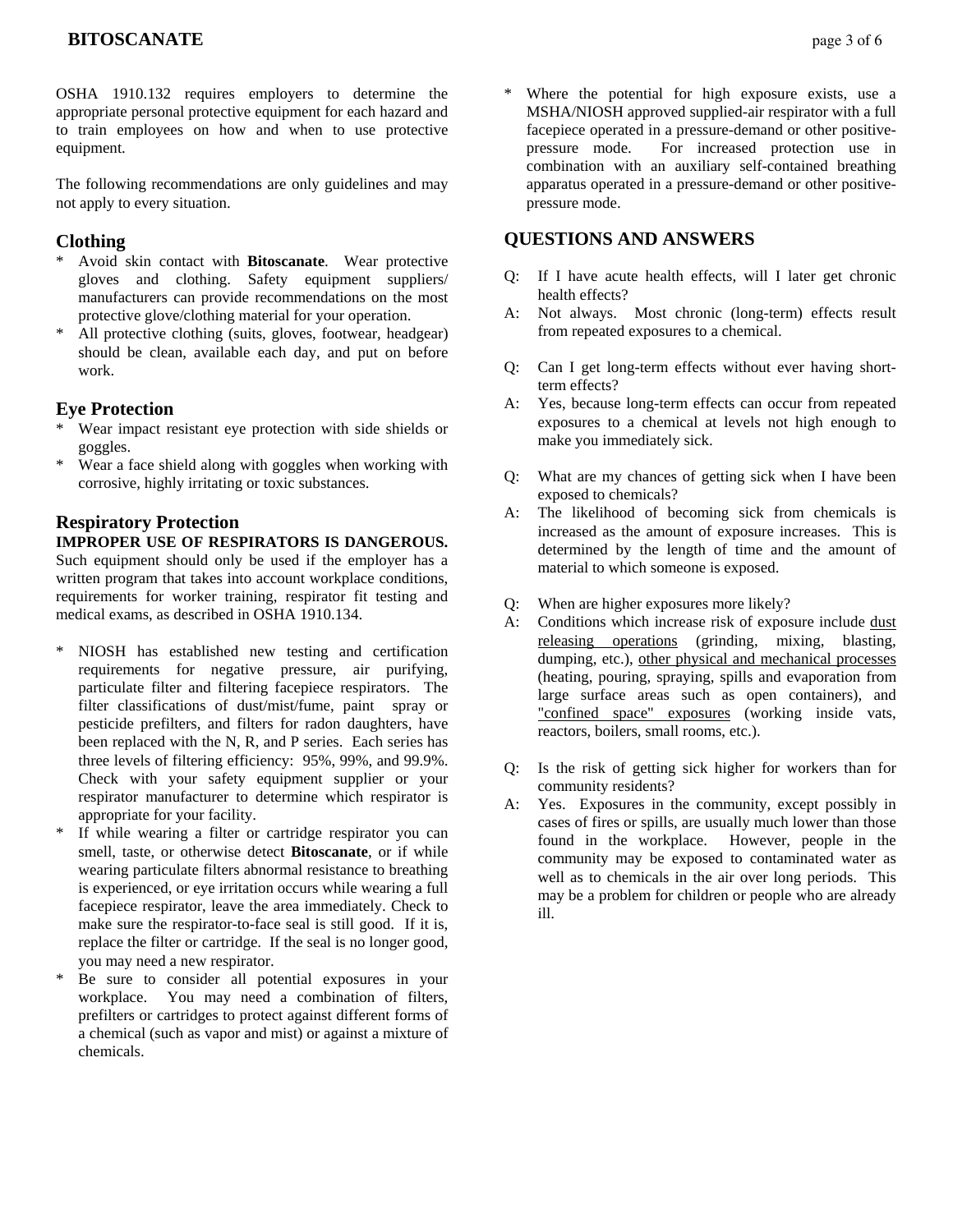#### --------------------------------------------------------------------------- The following information is available from:

 New Jersey Department of Health and Senior Services Occupational Health Service PO Box 360 Trenton, NJ 08625-0360 (609) 984-1863 (609) 292-5677 (fax)

Web address: http://www.state.nj.us/health/eoh/odisweb/

#### **Industrial Hygiene Information**

Industrial hygienists are available to answer your questions regarding the control of chemical exposures using exhaust ventilation, special work practices, good housekeeping, good hygiene practices, and personal protective equipment including respirators. In addition, they can help to interpret the results of industrial hygiene survey data.

#### **Medical Evaluation**

If you think you are becoming sick because of exposure to chemicals at your workplace, you may call personnel at the Department of Health and Senior Services, Occupational Health Service, who can help you find the information you need.

#### **Public Presentations**

Presentations and educational programs on occupational health or the Right to Know Act can be organized for labor unions, trade associations and other groups.

#### **Right to Know Information Resources**

The Right to Know Infoline (609) 984-2202 can answer questions about the identity and potential health effects of chemicals, list of educational materials in occupational health, references used to prepare the Fact Sheets, preparation of the Right to Know survey, education and training programs, labeling requirements, and general information regarding the Right to Know Act. Violations of the law should be reported to (609) 984-2202.

---------------------------------------------------------------------------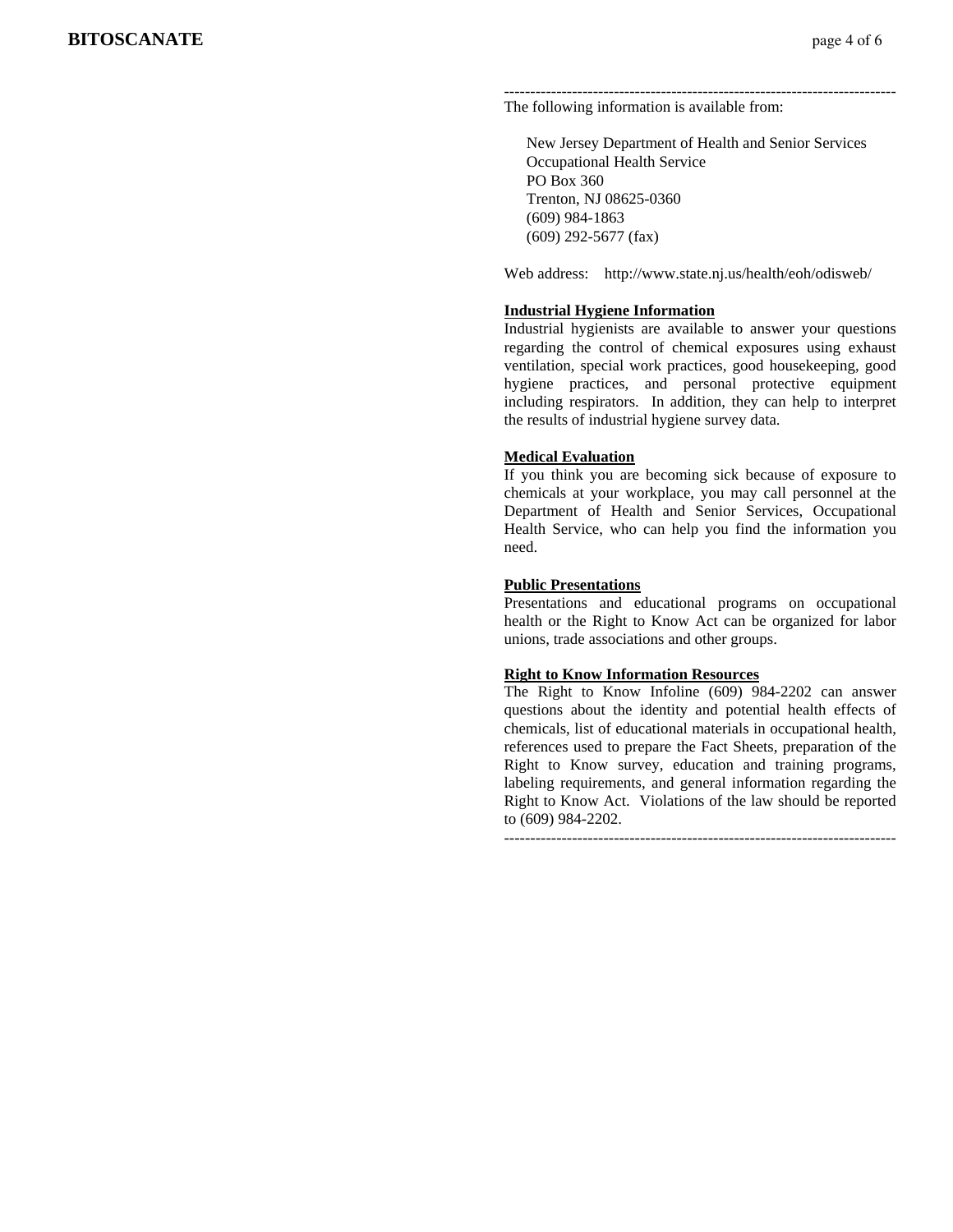# **DEFINITIONS**

**ACGIH** is the American Conference of Governmental Industrial Hygienists. It recommends upper limits (called TLVs) for exposure to workplace chemicals.

A **carcinogen** is a substance that causes cancer.

The **CAS number** is assigned by the Chemical Abstracts Service to identify a specific chemical.

A **combustible** substance is a solid, liquid or gas that will burn.

A **corrosive** substance is a gas, liquid or solid that causes irreversible damage to human tissue or containers.

**DEP** is the New Jersey Department of Environmental Protection.

**DOT** is the Department of Transportation, the federal agency that regulates the transportation of chemicals.

**EPA** is the Environmental Protection Agency, the federal agency responsible for regulating environmental hazards.

A **fetus** is an unborn human or animal.

A **flammable** substance is a solid, liquid, vapor or gas that will ignite easily and burn rapidly.

The **flash point** is the temperature at which a liquid or solid gives off vapor that can form a flammable mixture with air.

**HHAG** is the Human Health Assessment Group of the federal EPA.

**IARC** is the International Agency for Research on Cancer, a scientific group that classifies chemicals according to their cancer-causing potential.

A **miscible** substance is a liquid or gas that will evenly dissolve in another.

**mg/m3** means milligrams of a chemical in a cubic meter of air. It is a measure of concentration (weight/volume).

**MSHA** is the Mine Safety and Health Administration, the federal agency that regulates mining. It also evaluates and approves respirators.

A **mutagen** is a substance that causes mutations. A **mutation** is a change in the genetic material in a body cell. Mutations can lead to birth defects, miscarriages, or cancer.

**NAERG** is the North American Emergency Response Guidebook. It was jointly developed by Transport Canada, the United States Department of Transportation and the Secretariat of Communications and Transportation of Mexico. It is a guide for first responders to quickly identify the specific or generic hazards of material involved in a transportation incident, and to protect themselves and the general public during the initial response phase of the incident.

**NCI** is the National Cancer Institute, a federal agency that determines the cancer-causing potential of chemicals.

**NFPA** is the National Fire Protection Association. It classifies substances according to their fire and explosion hazard.

**NIOSH** is the National Institute for Occupational Safety and Health. It tests equipment, evaluates and approves respirators, conducts studies of workplace hazards, and proposes standards to OSHA.

**NTP** is the National Toxicology Program which tests chemicals and reviews evidence for cancer.

**OSHA** is the Occupational Safety and Health Administration, which adopts and enforces health and safety standards.

**PEOSHA** is the Public Employees Occupational Safety and Health Act, a state law which sets PELs for New Jersey public employees.

**ppm** means parts of a substance per million parts of air. It is a measure of concentration by volume in air.

A **reactive** substance is a solid, liquid or gas that releases energy under certain conditions.

A **teratogen** is a substance that causes birth defects by damaging the fetus.

**TLV** is the Threshold Limit Value, the workplace exposure limit recommended by ACGIH.

The **vapor pressure** is a measure of how readily a liquid or a solid mixes with air at its surface. A higher vapor pressure indicates a higher concentration of the substance in air and therefore increases the likelihood of breathing it in.